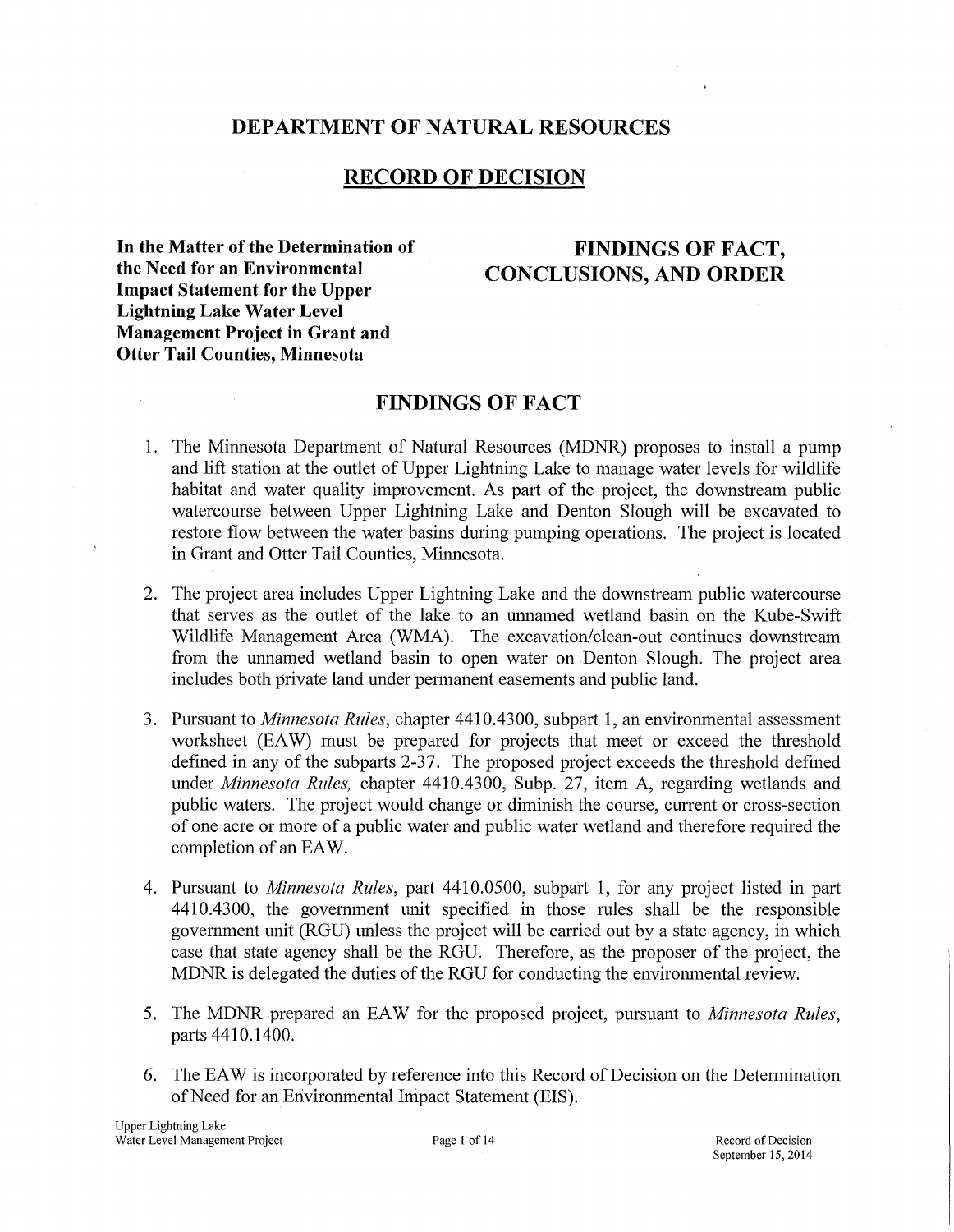- 7. The EAW was filed with the EOB and a notice of its availability was published in the *EQB Monitor* on July 7, 2014. A copy of the EAW was sent to all persons on the EQB Distribution List, to those persons known by MDNR to be interested in the proposed project, and to those persons requesting a copy. A press release announcing the availability of the EAW was sent to newspapers and radio and television stations statewide. Copies of the EA W were also available for public review and inspection at the MDNR Northwest Region Headquarters, the MDNR Library, the Minneapolis Central Public Library, Fergus Falls Public Library and the Thorson Memorial Public Library. The EAW was also made available to the public via posting on MDNR's website.
- 8. The 30-day EAW public review and comment period began July 7, 2014 and ended August 6, 2014 pursuant to *Minnesota Rules,* chapter 4410.1600. The opportunity was provided to submit written comments on the EAW to the MDNR by U.S. Mail, by facsimile, or electronically.
- 9. During the 30-day EAW public review and comment period, the MDNR received five written comments on the EAW from agencies and individuals. A copy of comments received is included in this Record of Decision as Attachment A. The findings numbered 10 through 13 include further discussion on comments received and responses from the MDNR.
	- 1. Callie Funkhouser on behalf of Van R. Ellig (July 24, 2014)
	- 2. Mark Pederson (July 25, 2014)
	- 3. Chris Melberg (July 31, 2014)
	- 4. Sarah J. Beimers on behalf of the Minnesota Historical Society, State Historic Preservation Office (August 1, 2014)
	- 5. ·Kevin Kain on behalf of the Minnesota Pollution Control Agency (August 5, 2014)
- 10. Three commenters expressed support or approval of the project. One supporter added a comment on another area that is need of improvement in the vicinity.

RESPONSE: The MDNR appreciates the review and comments made by these individuals. As RGU for the EAW, MDNR is mandated to evaluate the environmental. effects of the proposed project; therefore, comments regarding the merits of the proposed project will generally not be addressed in this Record of Decision. These comments will be provided to the proposer and to permitting and/or approval entities for their consideration about whether to permit, approve and/or implement the project.

11. The Minnesota Pollution Control Agency (MPCA) provided a comment pertaining to Item 14 of the EAW regarding excavated and fill materials stating that these materials should be inspected and free of solid waste and contamination.

RESPONSE: It is not anticipated that the excavated spoil material would be contaminated or consist of solid waste. The footprint of the proposed project lies in a rural landscape within the bed of public watercourse and the bed of a public water basin. The public waters have historically been known to support an abundant and diverse aquatic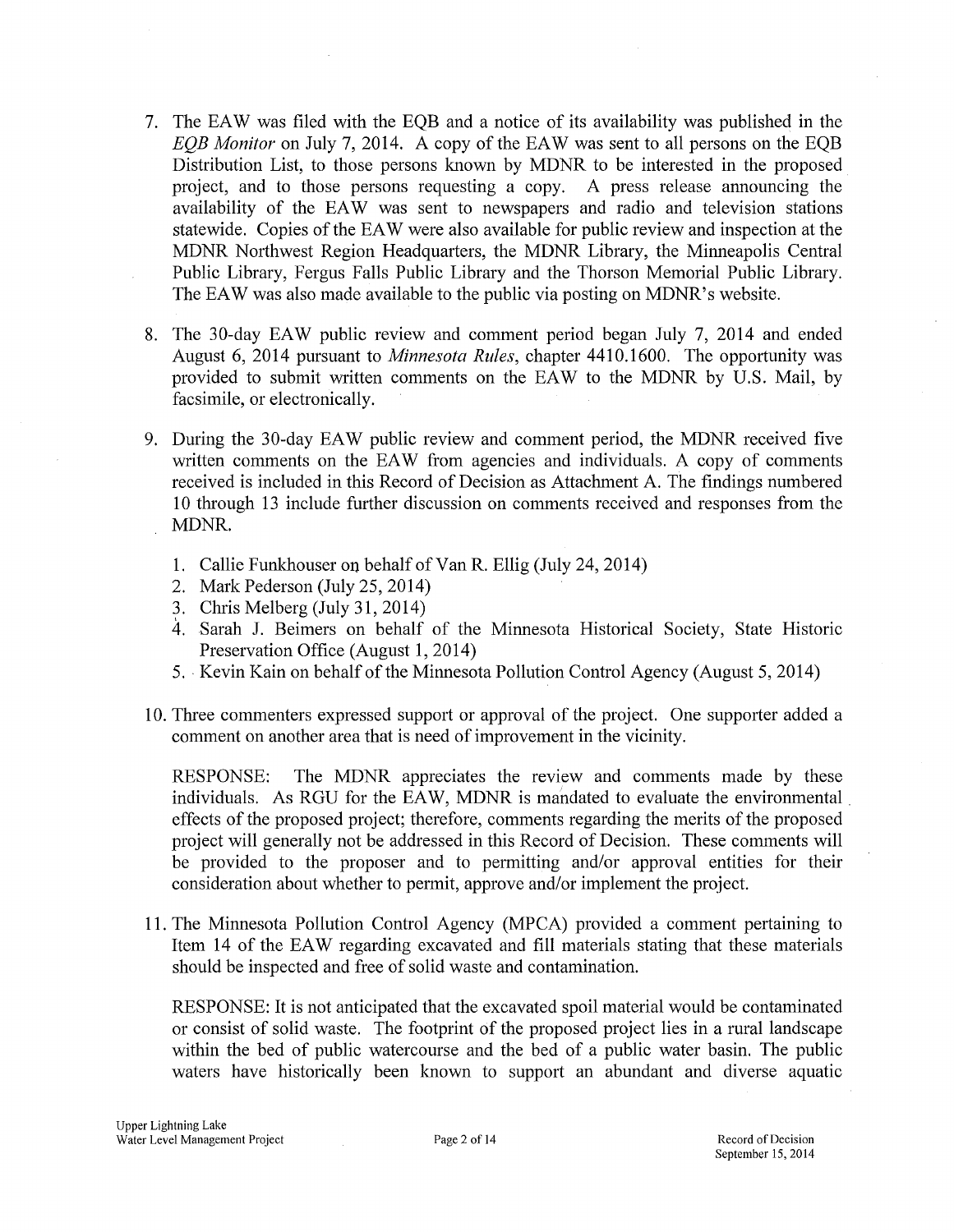community and waterfowl refuge. The adjacent lands to the public waters within the project footprint currently and historically have been wetlands and agricultural fields since at least the tum of the century. The excavated spoil material would be spread and disked into existing, nearby agricultural fields. If solid waste material and/or contaminated sediments were encountered during project activities, the suspect material would be sorted, removed, and hauled away to an approved landfill.

The source for the fill material that would be used for the embankment area has not been identified at this juncture. Material from nearby agricultural fields may be used or it may be from another local source. Any potential borrow site would be inspected and approved by the construction manager for suitable clay material, be free of contaminants and solid waste and be free of any invasive plant species. All gravel and rock rip rap used for the project would come from a quarry and would be inspected for contaminants, solid waste and invasive plant species prior to entering the project area.

12. The MPCA reminded the MDNR that it is the responsibility of the project proposer to secure any required permits and to comply with any requisite permit conditions.

RESPONSE: The MDNR will provide this comment to the Proposer.

13. The Minnesota State Historic Preservation Office commented that it concurred with the conclusion outlined under Item 25 of the EA W that there are no historic properties in the area that will be affected by the proposed project. The letter also acknowledged that MDNR has determined the proposed project falls under a Categorical Exclusion pursuant to 36 CFR 800.2(c)(4). for Section 106 of the National Historic Preservation Act of 1966 and 36CFR800, Procedures of the Advisory Council on Historic Preservation for the protection of historic properties.

RESPONSE: The MDNR appreciates the review and letter response completed by the Minnesota Historical Society for the proposed project.

- 14. Based upon the information contained in the EAW, the MDNR has identified the following potential environmental effects associated with the project:
	- a. Fish, Wildlife and Ecologically Sensitive Resources
	- b. Invasive Species
	- c. Physical Impacts to Water Resources
	- d. Erosion and Sedimentation
	- e. Water Quality
	- f. Water Use
	- g. Odors, Noise, Dust and Air Emissions
	- h. Cumulative Potential Effects

Each of these environmental effects is discussed in more detail below.

**a. Fish, Wildlife and Ecologically Sensitive Resources.** This topic was addressed under Item 6b, Item 11a and Item 11b of the EAW.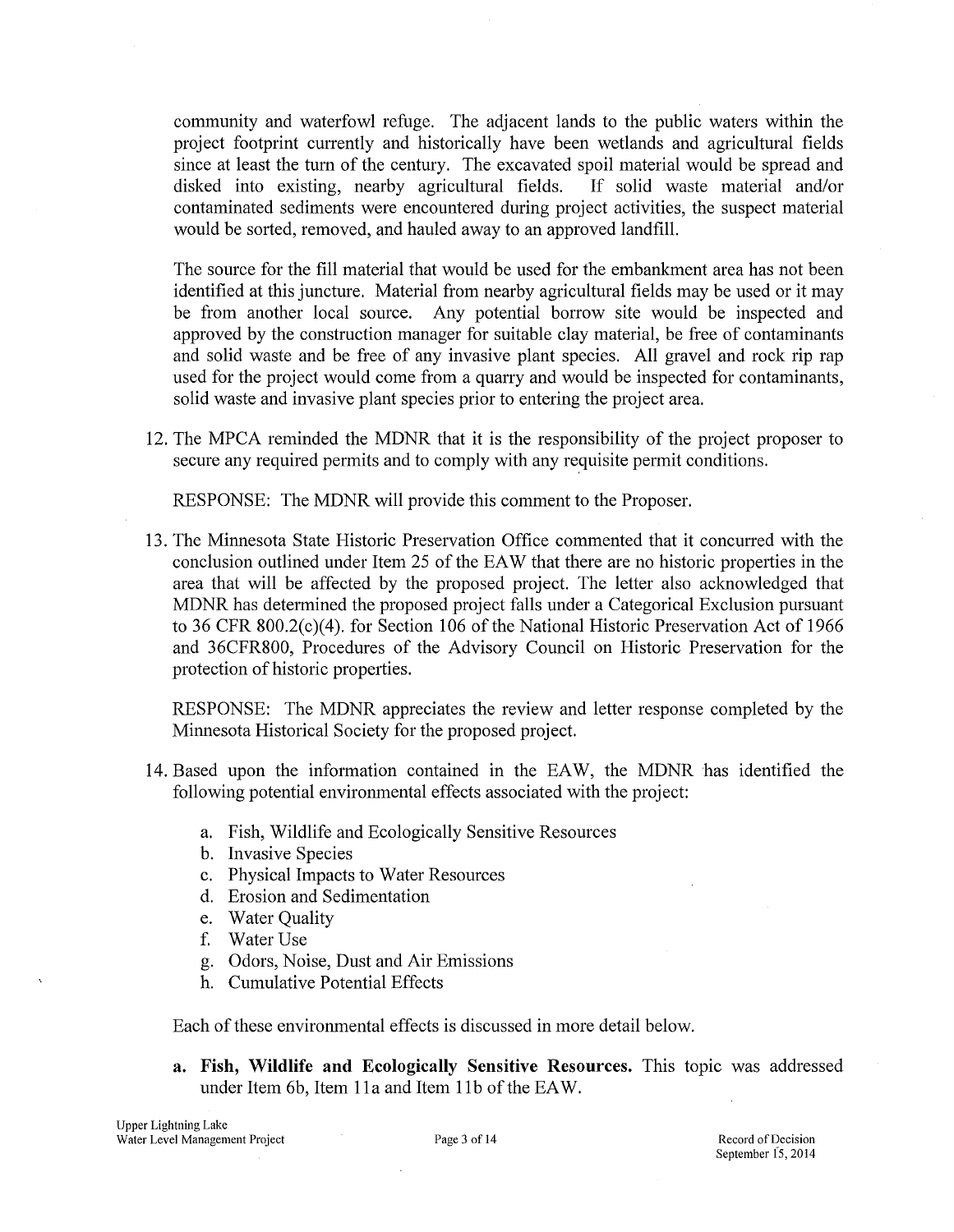The channel cleanout and reshaping portion of the project is planned for late fall/early winter over a time frame of two to three weeks. The construction of the pump, lift station and excavation of an inlet channel for the lift station would occur during the summer and will take approximately three to four weeks. Following completion of summer construction activities, a temporary drawdown of Upper Lightning Lake would begin, and further excavation into the lake bed would occur to the desired elevation of 1079.00 feet. The drawdown excavation would likely occur in winter and over ice cover as lower lake levels allow. Maintenance of the site postconstruction and during operation would include monitoring sediment erosion controls until all disturbed areas within the project site are stabilized, invasive species management, and pump and lift station maintenance.

Resident fish and wildlife and, to a lesser extent, migratory wildlife would be affected by the construction and operation of the proposed project. The environmental effects on fish and wildlife would include habitat loss, temporary displacement during project construction, and the risk of mmialities caused by the excavation, filling and reshaping channel activities, and other construction-related activities such as heavy equipment mobility. Environmental effects to fish and wildlife would be considered to be limited to within the project footprint and in sites where spoil materials may be deposited.

Timing the cleanout and reshaping of the channel during late fall/early winter, when water levels would be low and the ground likely frozen, would reduce impacts on wetland-dependent amphibians, reptiles and birds as peak breeding season would be avoided, nonresident species would likely have migrated, and resident amphibians and reptiles would likely have sought out overwinter sites. Vegetation/habitat disturbance caused by heavy equipment would be also minimized in areas outside of the project disturbance footprint if the ground is frozen. The temporary drawdown and excavation activities would be scheduled to be completed prior to ice cover to minimize impacts to hibernating turtles and amphibians.

The public watercourse and nearby adjacent land is currently considered poor habitat for waterfowl and other wetland wildlife that prefer semi-open marshes. The MDNR Natural Heritage Information System Rare Features Database did not identify statelisted endangered, threatened or special concern species that would likely be affected by construction activities within the project area. The database did identify records of prairie chicken, loggerhead shrike, American bittern, and a Colonial Waterbird Nesting Site within one mile of the project area. Rare bird species documented within the vicinity of the site are expected to benefit from habitat and water quality improvements from the proposed project.

Environmental effects of the proposed project would be minimal and temporary. Any short-term negative environmental effects would be minor when considering the longterm positive environmental effects that would be expected as a result of the proposed project. After project completion, overall habitat and water quality would be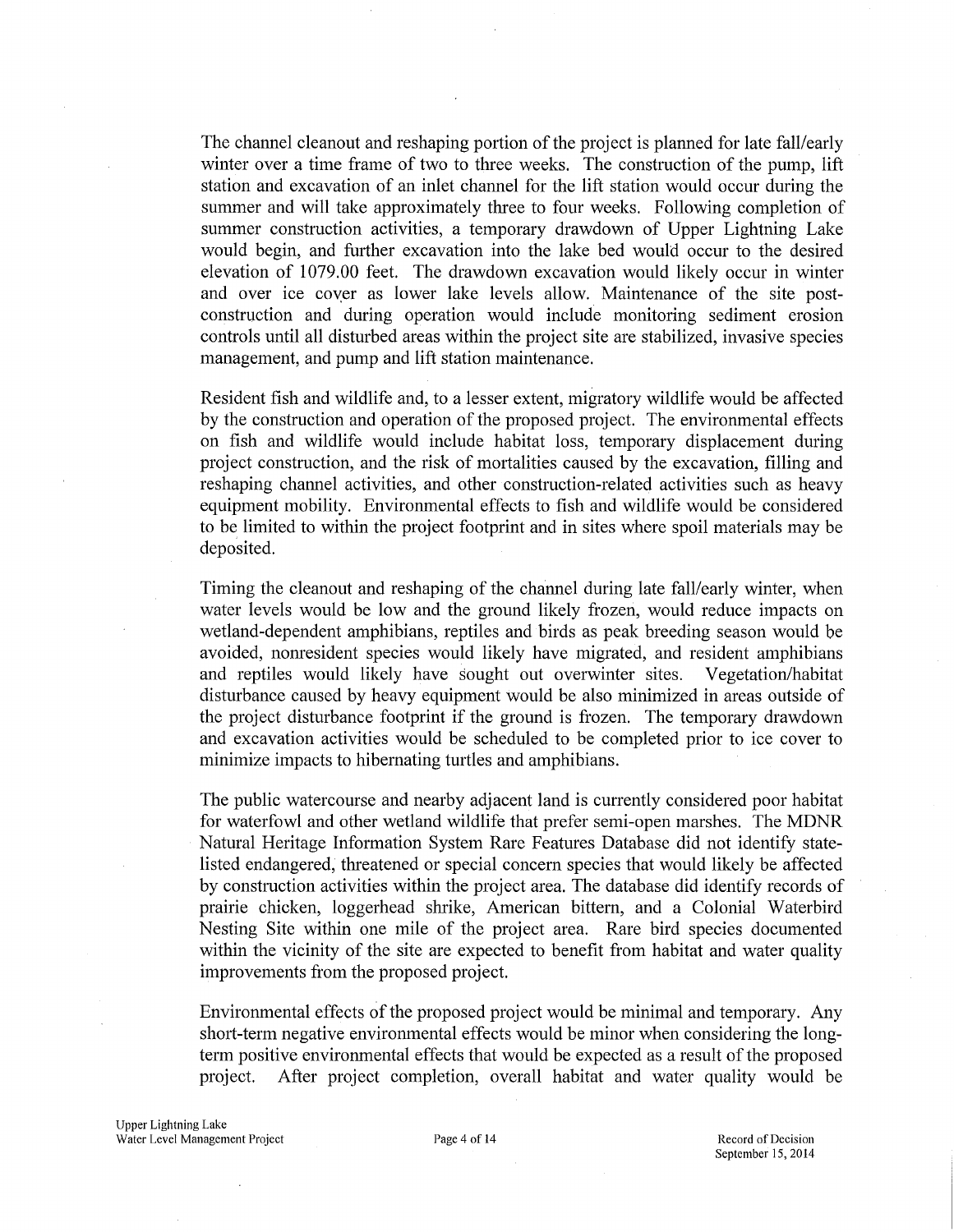improved. Upper Lightning Lake would be restored to pre-1980 run-out elevation levels, reducing erosion and flooding. Water conveyance from Upper Lightning Lake downstream to Denton Slough would be stabilized, reducing erosion and flood impacts on adjacent uplands.

**b.** Invasive Species. This topic was addressed under Item 6b of the EAW.

Construction activities involve the disturbance and/or removal of vegetation and soil . by equipment that will be brought in from offsite. The removal of vegetated cover enables weeds, including invasive species and noxious weeds, to establish if these areas are not properly managed. Fill, construction materials brought into the site, and workers are all potential vectors for the spread or introduction of invasive species within the project site.

Preventative measures would be taken by the contractor to avoid the spread or introduction of invasive species within the project area prior to and during construction activities. This would include cleaning and inspecting equipment and clothing at an offsite staging area prior to arriving at the project site. If material or clothing arrives with soil, aggregate, mulch, vegetation or animals, it will be cleaned from equipment and/or clothing would be disposed of at a location determined by the site owner or legally disposed of at an approved location. Any equipment used within waterbodies would be cleaned and drained prior to leaving the site. Soil, gravel, rock rip rap and other needed project materials brought in from offsite would be inspected and approved by the contractor to be free of any invasive species prior to entering the project area.

Disturbed areas within the existing cattail cover area would be reseeded with an approved seed mix and mulch. Disturbed areas within existing Conservation Reserve Program grass buffers would be disked and reseeded according to U.S. Department of Agriculture standards. All seeded areas would be checked for bare spots, washouts, and vigorous plant growth and free of significant weed infestations until the project area soils have stabilized. Future maintenance would be the responsibility of the individual landowners.

The project site is currently dominated by reed canary grass *(Phalaris arundinacea),*  a MDNR listed invasive species and narrowleaf/hybrid cattail *(Typha spp.)*. No other aquatic or terrestrial invasive species have been documented in the project area.

The project would improve conditions for native species in newly seeded areas. The existing reed canary grass monoculture would be replaced by a native grass and forb mixture that is better forage for wildlife, and has a better root structure for stabilizing banks.

**c. Physical Impacts to Water Resources.** This topic was addressed under Item 6b, Item 12 and Item 29 of the EAW.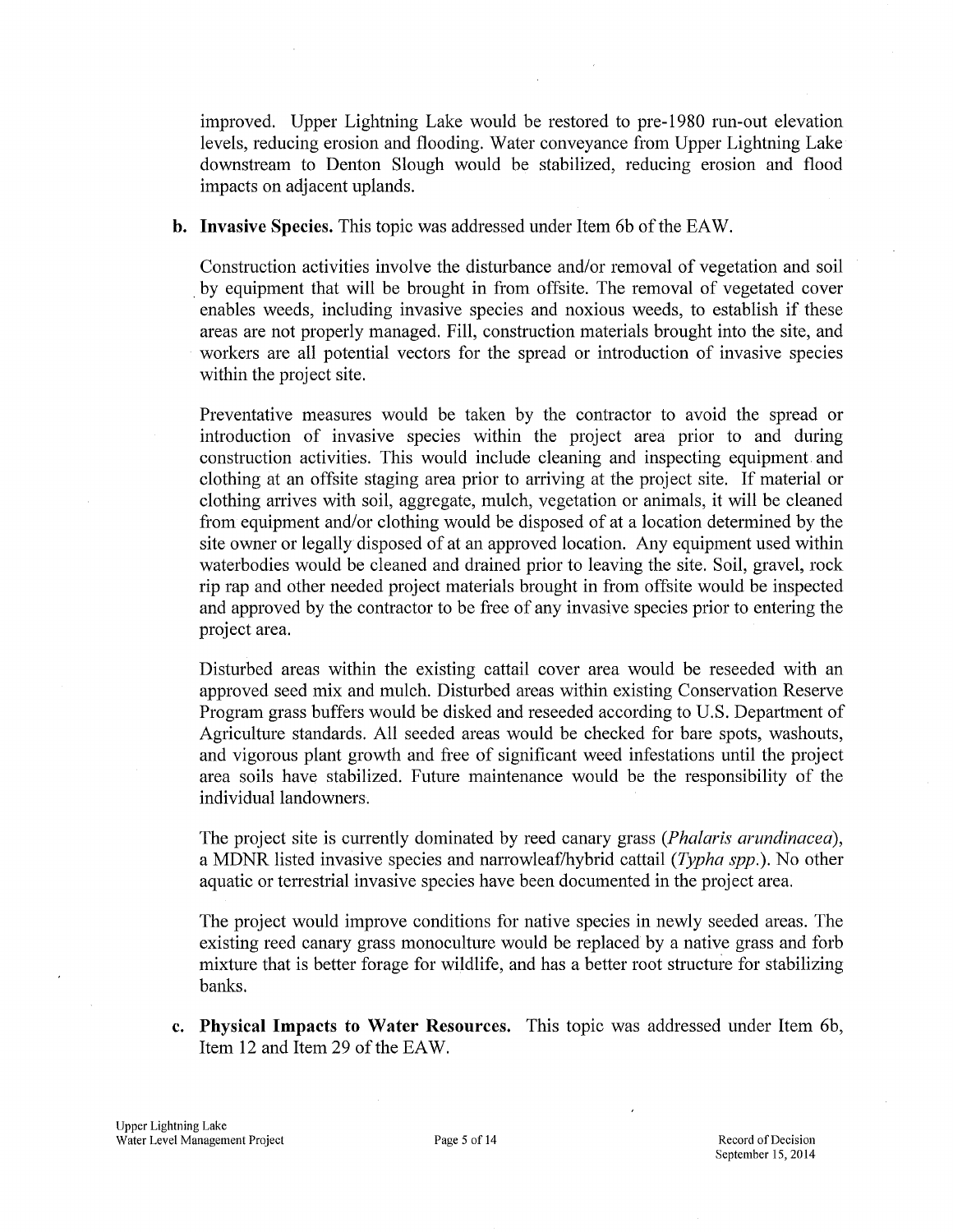The proposed project involves the cleanout, reshaping, and placement of fill materials within and adjacent to public waters totaling approximately 10,680 feet in length. Wetland Conservation Act (WCA) administered wetlands would be affected by project activities. The project has been reviewed by the WCA Technical Evaluation Panels (TEP) from both Grant and Ottertail Counties. Both TEPs have concluded that the proposed activities relating to the cleanout of the watercourse would be considered maintenance and not result in a loss in WCA administered wetlands.

An embankment pad would be constructed in wetlands alongside the existing channel to accommodate the lift station and electrical control panel. This would result in fill into public waters, a net loss of 0.11 acres that would be replaced at the required ratio through wetland banking.

Proposed activities may result in a change in wetland type in the area adjacent to the channel from a Type 3 permanent wetland dominated by a monoculture of hybrid cattail back to a Type 1 or Type 2 seasonal wetland due to post-construction flow changes. The change in wetland type would not be considered a negative environmental effect as the current Type 3 wetland consists of undesirable vegetation species and was the result of higher than normal water levels and sedimentation. The change of wetland type would not be considered a loss of wetlands.

The physical impact of the proposed project on public water and wetlands was considered in the context of cumulative effects from other projects in the area. The MDNR is unaware of any projects in the vicinity that would result in disturbances to these waterbodies. It is likely that future drawdowns would be implemented for Upper Lightning Lake to maintain desirable aquatic habitat and water quality; however, at this time, these activities are not planned or proposed.

**d. Erosion and Sedimentation.** This topic was addressed under Item 6b and Item 16 of the EAW.

Construction activities would involve the disturbance and/or excavation of vegetation and soil within and adjacent to the public water basins. This would be the primary source for erosion and sedimentation issues during construction and post-construction until disturbed areas area stabilized. Another sediment source includes the movement of sediment to downstream receiving bodies during the drawdown event.

During and following construction, temporary erosion prevention and sediment control measures would be implemented on all exposed soil and temporary spoil piles, as required by the MPCA Storm Water Pollution Prevention Plan (SWPPP), MDNR public waters permit, and MDNR General Waters Permit. These measures would include floating silt fences in public water basins, standard silt fences, 12-inch bio-rolls/straw wattles, and erosion control blankets. In addition, three temporary rock check dams would be installed at the lower end of the reach during channel cleanout to slow water and catch downstream movement of silt. The rock check dams would be inspected regularly and sediment would be removed by the contractor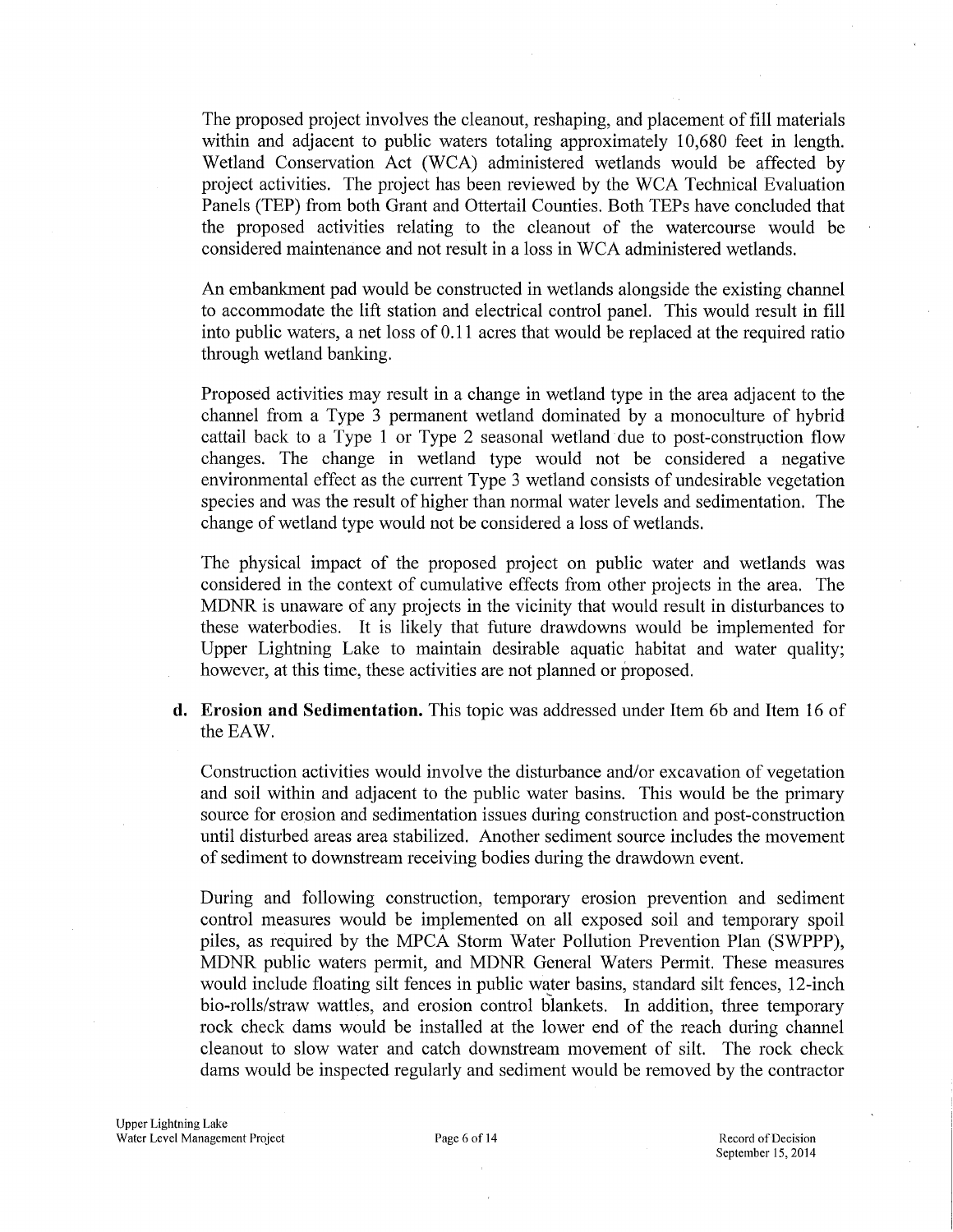when sediment depths reached 75% of the height of the dam. The removed sediment would be spread on designated spoil areas. The rock check dams and erosion prevention and sediment control measures would remain in place until all disturbed areas within the project site are stabilized.

The contractor would have a designated person at the project site who is trained and certified as either an Erosion/Sediment Control Inspector/Installer or as an Erosion/Sediment Control Site Manager to oversee project activities. Sediment impacts would be considered to be temporary and would be localized to the immediate area downstream from the pump discharge. Once the disturbed areas are stabilized, maintenance of the site will be the responsibility of the landowners.

Pumping operations during the drawdown event would likely result in temporary increased flows and sediment loads within the outlet channel. Pumping would ideally occur during late summer and fall, when base flows are relatively low, and be managed so that it does not cause downstream flooding or erosion from the increased flows. The temporary sediment impacts would be generally localized to the immediate area downstream from the pump discharge. Any buildup of sediment during pumping operations would be removed from the watercourse and disposed of properly.

Any temporary water quality impacts to Upper Lighting Lake and the downstream watercourse due to project construction or operation are expected to be mitigated by the overall improvements to water quality and aquatic habitat as a result of the project.

**e.** Water Quality. This topic was addressed under Item 6b, Item 17 and Item 29 in the EAW.

Upper Lightning Lake was added to the 303(d) Impaired Waters List in 2014 for nutrients and turbidity. Water quality data from within the watershed showed that fish Index of Biological Integrity (IBI) and macroinvertebrate scores were poor. These low scores are attributed to low dissolved oxygen and high turbidity. Physical stream habitat indexes were also rated poor at monitoring stations. The main objective of the proposed project would be to improve waterfowl habitat and water quality on Upper Lightning Lake.

Hazardous materials that could affect water quality would be used during project construction activities. These include fuel, oil and hydraulic fluid necessary for construction equipment. Refueling would occur outside, away from the project site, and equipment would be inspected and maintained to prevent spills. The National Pollutant Discharge Elimination System (NPDES) Construction Stormwater permit requires a site specific SWPPP to be completed for construction. This SWPPP is required to include pollution prevention management measures for solid waste and hazardous material spills that occur during construction.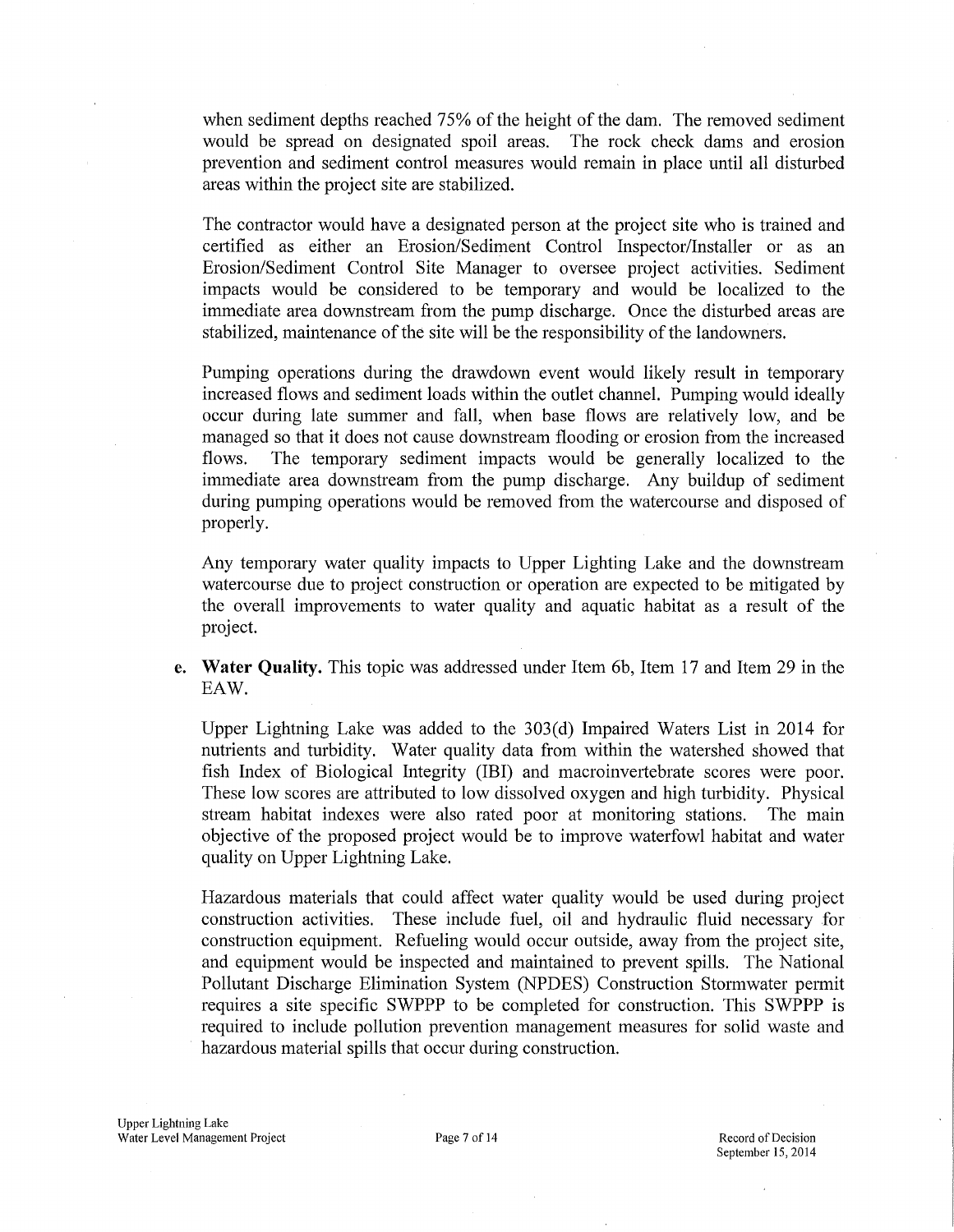Construction and/or operation of the proposed project would result in temporary increases in nutrients and sediments. Water quality protection measures would be implemented to limit the downstream movement of silt and sediment as required by the MPCA National Pollutant Discharge Elimination System/State Disposal System (NPDES/SDS), MDNR public waters permit, and MDNR General Waters Permit and any other provisional requirements of permits and approvals necessary. Measures to reduce erosion and sedimentation and prevent turbidity from affecting water quality have been described further under Finding No. 14d.

The incremental increase of turbidity and sedimentation originating from the proposed project would likely be minor. Any temporary water quality impacts in the downstream waterbodies due to project construction or operation are expected to be mitigated by the overall improvements to water quality and aquatic habitat as a result of the project.

When necessary, future drawdown events may be planned in accordance with the Upper Lightning Lake Management Plan (Attachment E of the EA W). Drawdown events may also be an implementation strategy included in the Bois de Sioux Watershed Restoration and Protection Strategy currently under development to improve water quality in this basin and the watershed.

**f. Water** Use. This topic was addressed under Item 13 in the EAW.

A temporary drawdown of Upper Lightning Lake would begin after excavation of the inlet channel, lowering the lake from the normal outlet elevation of 1084.19 to a final elevation of 1079.00. The drawdown would only occur if downstream conditions could handle the additional water without causing flooding or damage. The drawdown would also be coordinated with water level management on Denton Slough to provide additional downstream storage capacity. Discharge would not exceed 25 cubic feet per second through Denton Slough.

There are two surface water appropriation permits for crop irrigation located on the north side of Upper Lightning Lake. During full drawdown, this area of the lake would still be approximately 2-3 feet deep and hold approximately 158 acre-feet of water. The total maximum allowance for both permits is 143 acre-feet per calendar year. The MDNR would coordinate with permit holders in the unlikely case that the landowners decide to appropriate water during the drawdown period.

The proposed project would not have long-term, negative impacts on downstream reaches. Sediment and erosion control measures that would be implemented (described further under Finding No. 14d) and natural wetland basins would limit downstream movement of silt and sediment associated with excavation or pumping discharges. Temporary water quality impacts in the downstream water course due to project construction or operation are expected to be mitigated by improvements to water quality.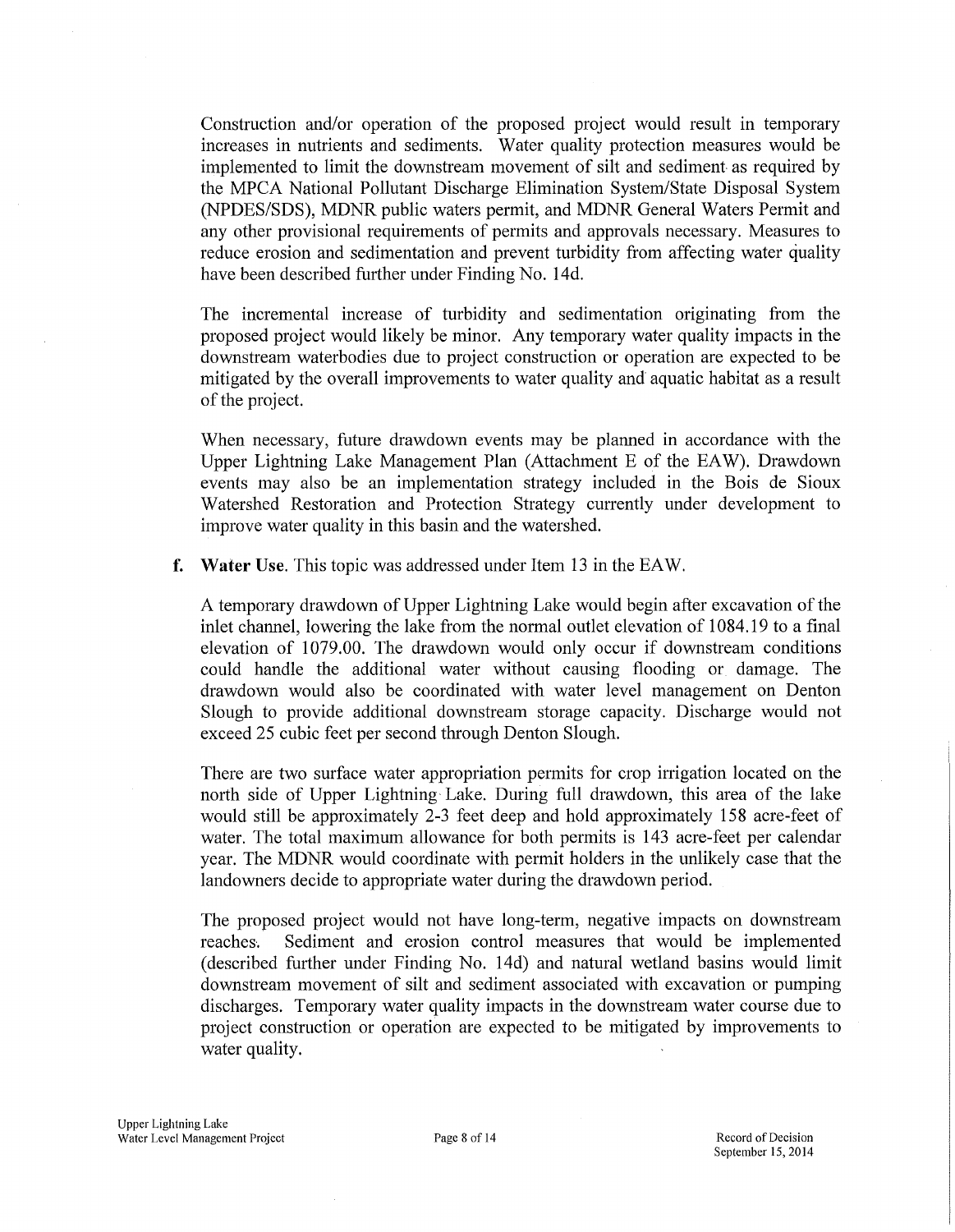When necessary, future drawdown events may be planned in accordance with the Upper Lightning Lake Management Plan (Attachment E of the EA W). Drawdown events may also be an implementation strategy included in the Bois de Sioux Watershed Restoration and Protection Strategy currently under development to improve water quality in this basin and the watershed. In any scenario, the drawdown event would only proceed under the same stipulations as described above.

**g. Odors, Noise, Dust, and Air Emissions.** This topic was addressed under Item 6b, Item 22 and Item 24 of the EAW.

Construction of the pump and lift station and the excavation required to clean out the downstream watercourse to restore flow to between the water basins would involve the use of emih moving equipment. This would include front loading excavators, offroad hauling trucks, a truck-mounted crane, a bulldozer, skid steers, and other diesel or gasoline powered equipment that would be used in the loading and hauling of materials.

The higher than normal levels of exhaust emissions, odors, and noise produced during project construction from the use of this equipment would be considered temporary and minor. The total duration of construction activities is anticipated to be between five and seven weeks. Heavy equipment would only be operated Monday through Friday during daylight hours. The nearest home site is approximately 800 feet from the watercourse; however, the channel cleanout through this area is anticipated to be completed within one day. The site is located in a rural landscape.

Excavation would be conducted in moist soil and is not expected to contribute to airborne dust. Truck traffic would increase along a gravel township road during the Downstream Channel Clean-Out stage of the project. The road is rural and consists primarily of local traffic. Fugitive dust levels would be likely to increase in this area for an approximately two-week period and would be considered minor. If dust would become an issue, the MDNR would work with Lawrence Township (which is the road authority) to water down the road to minimize airborne dust associated with the temporary increase in traffic.

#### **h. Cumulative Potential Effects.** This topic was address under Item 29 of the EAW.

The potential environmental effects related to this project could combine with environmental effects from other past, present, or reasonably foreseeable future projects for which a basis of expectation has been laid. As discussed in Item 29 of the EAW, a similar project was completed by the MDNR Division of Wildlife approximately 2 miles downstream of the project area in 2011. The 2011 project involved the construction of a variable crest water control structure and cleanout of the downstream public watercourse on Denton Slough. The goals for the project were similar to the current proposal, and included improving waterfowl habitat, water quality and reducing flood damage to public roadways and private property. Waterfowl habitat and water clarity were greatly improved as a result of this 2011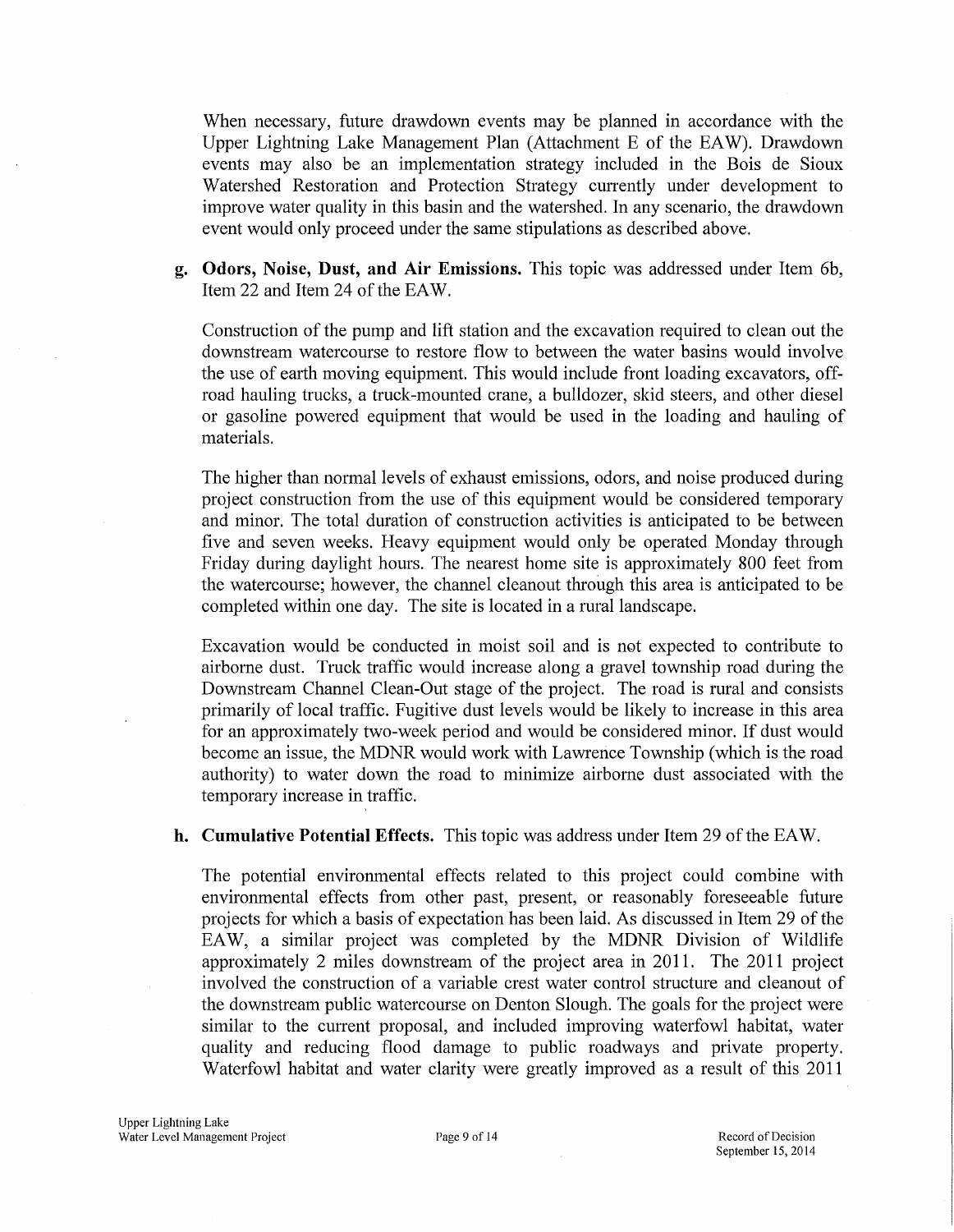project, and no long-term negative environmental effects were observed from construction and operation activities. A high velocity fish barrier was also installed in the watercourse approximately 1.5 miles downstream of this project site to prevent fish from migrating into upstream shallow lakes and wetlands following drawdowns and habitat restorations.

The proposed project would occur upstream of the Denton Slough project. Any negative environmental effects that would have occurred as a result of the Denton Slough project would have primarily affected downstream waterbodies from the Denton Slough project area and not the proposed project area. The construction of the high velocity fish barrier serves as a benefit to the proposed project area. Denton Slough could potentially be impacted by temporary increases in sediment load during construction; however check dams will be installed to capture silt and sediment.

Consultation with the MDNR Division of Wildlife and with U.S. Fish and Wildlife representatives indicated that there are no known projects within Bois de Sioux Watershed District that occurred in the past or that are currently underway or planned in the foreseeable future that would have environmental effects on the project area. When necessary, future drawdown events may be planned in accordance with the Upper Lightning Lake Management Plan (Attachment E of the EAW). Drawdown events may also be an implementation strategy included in the Bois de Sioux Watershed Restoration and Protection Strategy currently under development to improve water quality in this basin and the watershed. Future drawdown events would follow the same criteria as described in Finding No. 14f. The environmental effect of a drawdown event would be considered beneficial in the long-term and outweigh the short-term negative environmental effects.

- 15. The MDNR requested and was granted a 15-day extension for making a decision on the needs for an EIS as provided under the provision of *Minnesota Rules,* chapter 4410.1700 Subp. 2.b.
- 16. The following permits and approvals are needed for the project:

| <b>Unit of Government</b> | <b>Type of Application</b>      | <b>Status</b>            |
|---------------------------|---------------------------------|--------------------------|
| <b>MDNR</b>               | Work in Public Waters           | To be obtained           |
|                           | Permit                          |                          |
| <b>MDNR</b>               | <b>General Waters Permit</b>    | Valid upon Wildlife Lake |
|                           | 2011-0616                       | designation              |
| <b>MDNR</b>               | <b>Wetland Conservation Act</b> | Pending "No Loss"        |
|                           | (WCA) Permit                    |                          |
| <b>MPCA</b>               | NPDES/SDS General               | To be obtained           |
|                           | <b>Construction Stormwater</b>  |                          |
|                           | Permit, Clean Water Act         |                          |
|                           | (CWA) Section 401 Water         |                          |

September 15, 2014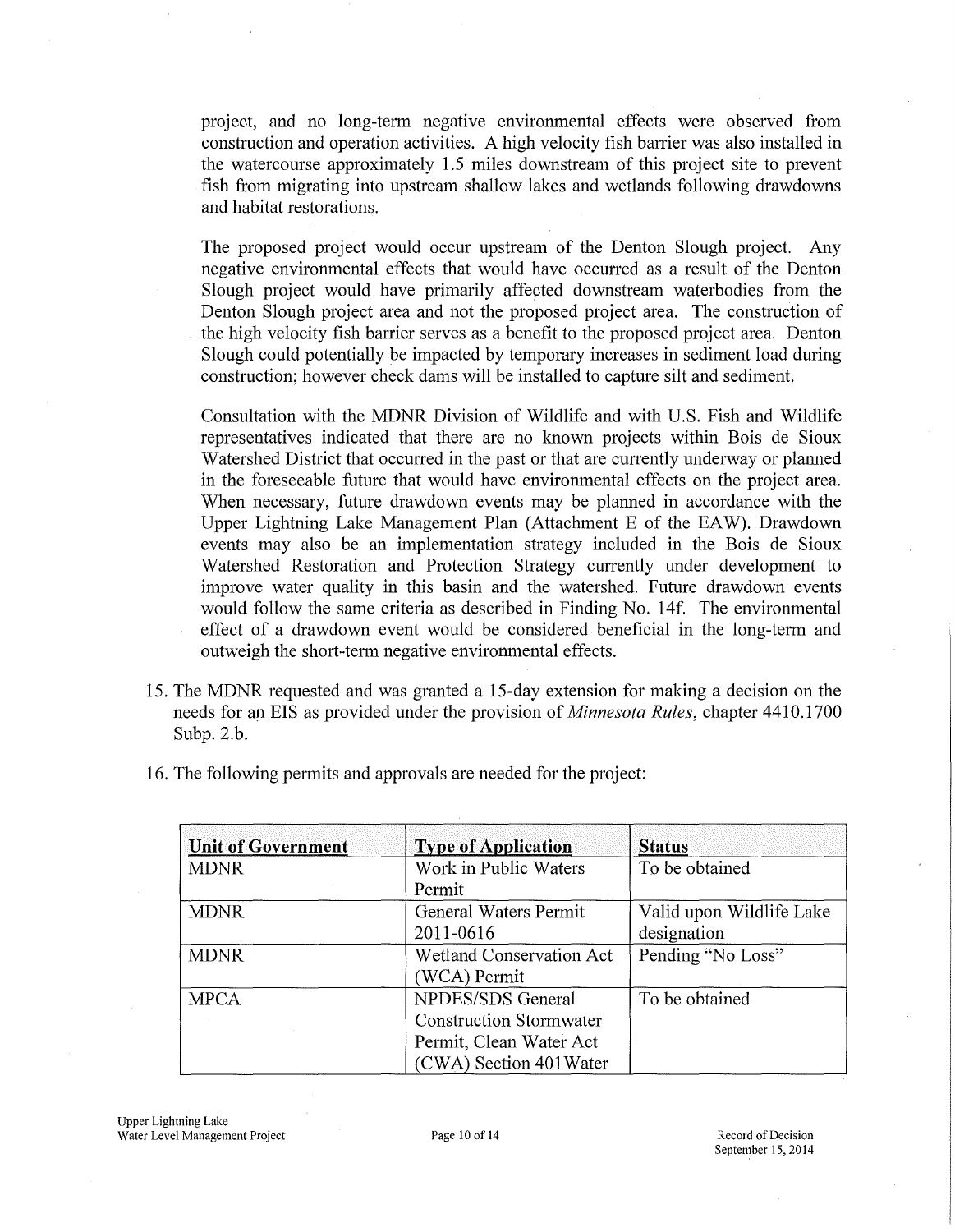| Unit of Government                      | <b>Type of Application</b>   | <b>Status</b>          |
|-----------------------------------------|------------------------------|------------------------|
|                                         | <b>Quality Certification</b> |                        |
| U.S. Army Corps of<br>Engineers (USACE) | Section 404 Permit           | To be obtained         |
| Bois de Sioux Watershed<br>District     | Project review               | Approvals as necessary |

# **CONCLUSIONS**

1. The Minnesota Environmental Review Program Rules, *Minnesota Rules,* chapter 4410.1700, subparts 6 and 7 set forth the following standards and criteria, to which the effects of a project are to be compared, to determine whether it has the potential for significant environmental effects.

*In deciding whether a project has the potential for significant environmental effects, the following factors shall be considered:* 

- *a. type, extent, and reversibility ofenvironmental effects;*
- *b. cumulative potential effects of related or anticipated future projects;*
- *c.* extent to which the environmental effects are subject to mitigation by on-going *regulatory authority; and*
- d. the extent to which environmental effects can be anticipated and controlled as a *result of other environmental studies undertaken by agencies or the project proposer, including other EISs.*

#### 2. *Type, extent, and reversibility ofenvironmental effects*

Based on the Findings of Fact above, the MDNR concludes that the following potential environmental impacts, as described in Finding No. 14, will be either limited in extent, temporary, or reversible:

- a. Fish, Wildlife and Ecologically Sensitive Resources
- b. Invasive Species
- c. Physical Impacts to Water Resources
- d. Erosion and Sedimentation
- e. Water Ouality
- f. Water Use
- g. Odors, Noise, Dust and Air Emissions
- h. Cumulative Potential Effects

Based on the Findings of Fact above, the MDNR concludes the following potential environmental effects of the project, as described in Finding No. 14, will be beneficial:

Habitat and water quality improvements resulting from the proposed channel cleanout and reshaping and the construction of a water control structure. The proposed project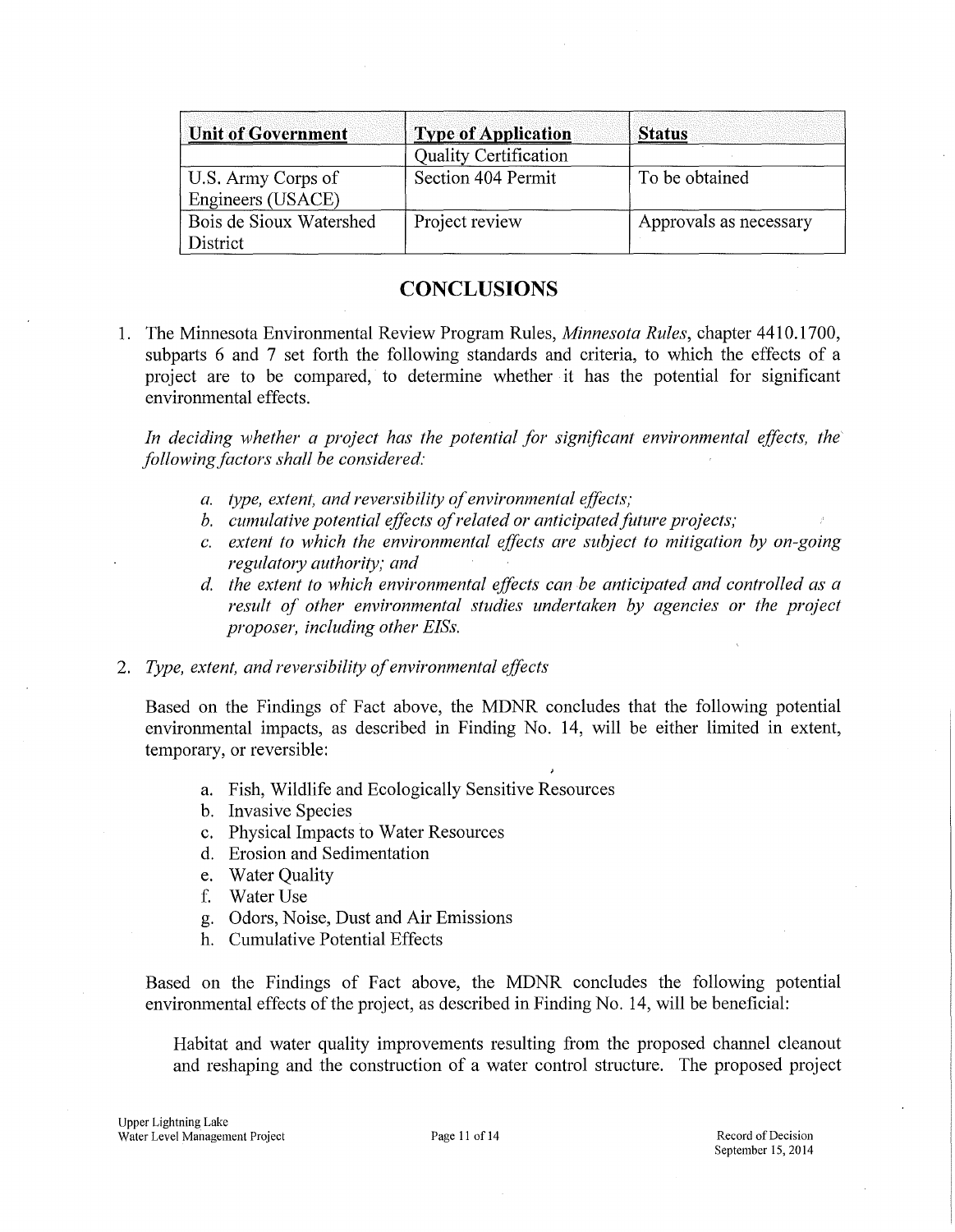activities would result in more stable water levels within Upper Lightning Lake, reduce flooding and erosion to downstream waterbodies, and create a more desirable habitat and improve water quality.

## 3. *Cumulative potential effects ofrelated or anticipated fitture projects.*

The effects of all past projects comprise the existing conditions of the project area. Cumulative environmental effects add to the existing condition the proposed project and future projects.

As described in Finding No. 14h, a similar project was completed in 2011 by the MDNR Division of Wildlife approximately 2 miles downstream of the project area with the same goals in mind. The 2011 project resulted in improvement to habitat and water quality and no long-term negative environmental effects have been observed from construction and operation activities. In addition, a high velocity fish barrier was also installed in the watercourse approximately 1.5 miles downstream of this project site to prevent fish from migrating into upstream shallow lakes and wetlands following drawdowns and habitat restorations.

The proposed project is a continuation of the downstream Denton Slough habitat improvements and reduction of flood damage in a number of shallow lakes and wetlands within this highly altered watershed and target area for restoration efforts. The cumulative impact of the projects is intended to complement and facilitate each other to improve waterfowl habitat and water quality. Overall, impacts are expected to be minimal and temporary; long term benefits are expected from these projects.

Consultation with the MDNR Division of Wildlife and with U.S. Fish and Wildlife representatives indicated that there are no known projects within Bois de Sioux Watershed District that are currently underway or planned in the foreseeable future

Contributions to potential cumulative effects from the project are not expected to be significant. The proposed project complies with mitigation measures for erosion control, invasive species, and work in water that are designed to address potential cumulative effects. The project proposer has taken measures to design the project and propose construction activities that would minimize the project's contribution to potential cumulative effects.

## 4. *Extent to which environmental effects are subject to mitigation by on-going public regulatory authority.*

Based on the information in the EAW and Findings of Fact above, the MDNR has determined that the following environmental effects, as described in Finding No. 14, are subject to mitigation by ongoing public regulatory authority:

Physical impacts on water resources including channel cleanout and channel reshaping activities and construction of a pump and lift station with inlet channel are subject to regulatory authority by the MDNR Public Waters Work permit, the MDNR General Waters permit and the USACE Section 404 permit.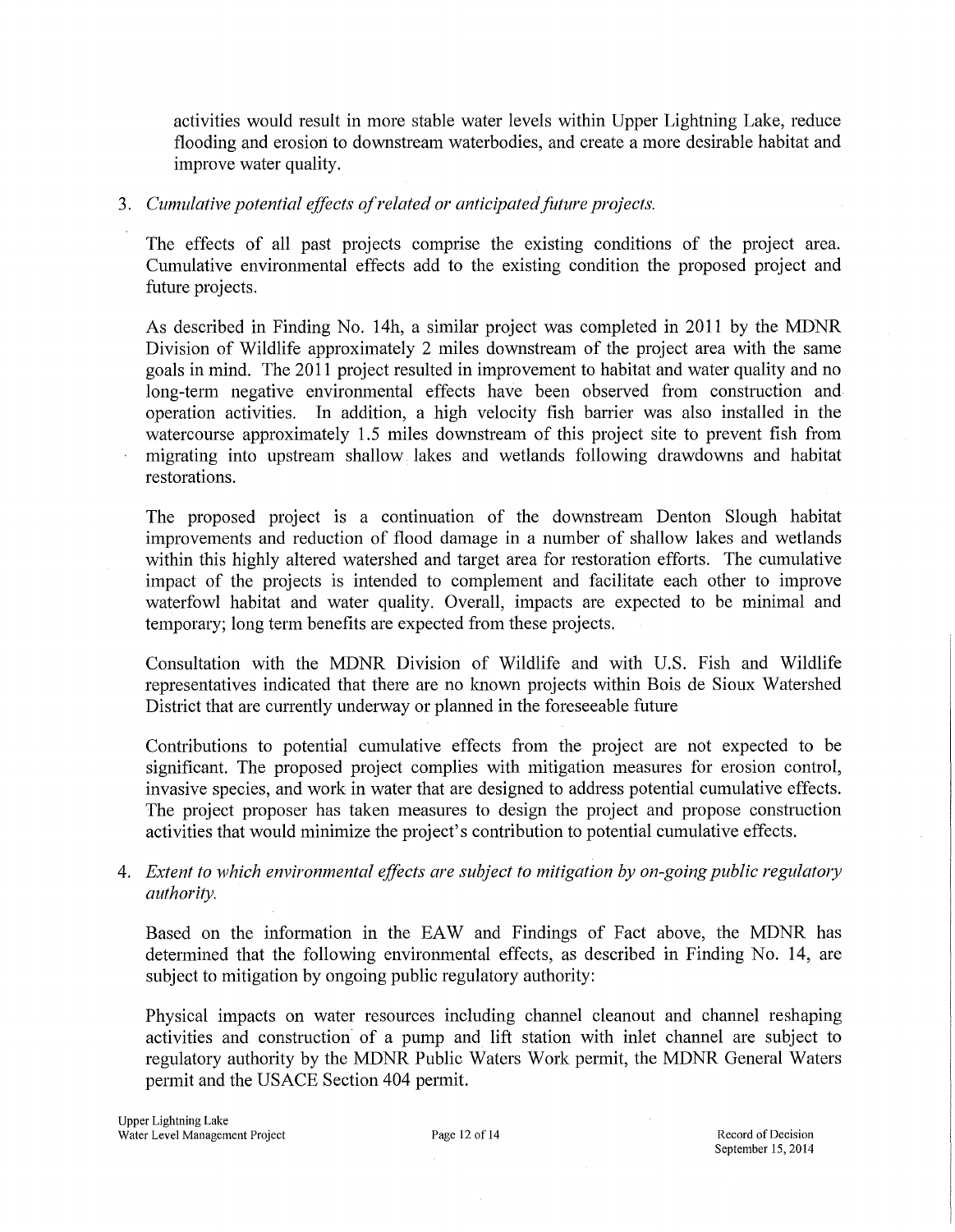Wetland effects include excavation of sediment during channel cleanout and reshaping, wetland type changes that could occur as a result of the proposed flow regime, and wetland fill activities. WCA, CWA, and Section 404 approval will be required prior to initiation of this project.

When applying standards and criteria used in the determination of the need for an environmental impact statement, the MDNR finds that the project is subject to regulatory authority through the Minnesota public water and wetland conservation rules to sufficiently mitigate potential environmental effects on water resources through measures identified in the EAW that are specific and reasonably expected to occur.

Erosion, sedimentation, and water quality from construction-related activity that includes channel cleanout and reshaping and installation of a pump station and water control structure are subject to regulatory authority by the MPCA NPDES/SDS General Construction Storm water Permit and CWA 401 Water Quality Certification.

5. Extent to which environmental effects can be anticipated and controlled as a result of other *environmental studies undertaken by public agencies or the project proposer, or other E!Ss.* 

The MDNR has completed, or developed in collaboration with others, numerous habitat improvement projects within public waters that have included EA W preparations. The effects and benefits of prior projects are used in planning and developing other similar projects such as the proposed Upper Lightning Lake Water Level Management project. The information gained on the effects and results of past projects provides part of the basis for predicting the effects of similar future projects, such as the proposed project.

The MDNR has prepared EAWs for other habitat improvement projects that have similar environmental effects. These include the Lake Ogechie Wild Rice Restoration project and the Pelican lake Restoration project.

- 6. The MDNR has fulfilled all the procedural requirements of law and rule applicable to determining the need for an environmental impact statement on the proposed Upper Lightning Lake Water Level Management Project.
- 7. Based on consideration of the criteria and factors specified in the Minnesota Environmental Review Program Rules *(Minnesota Rules,* chapter 4410.1700, subpart 6 and 7) to determine whether a project has the potential for significant environmental effects, and on the Findings and Record in this matter, the MDNR determines that the proposed Upper Lightning Lake Water Level Management Project does not have the potential for significant environmental effects.

## **ORDER**

Based on the above Findings of Fact and Conclusions:

The Minnesota Department of Natural Resources determines that an Environmental Impact Statement is not required for the Upper Lightning Lake Water Level Management Project in